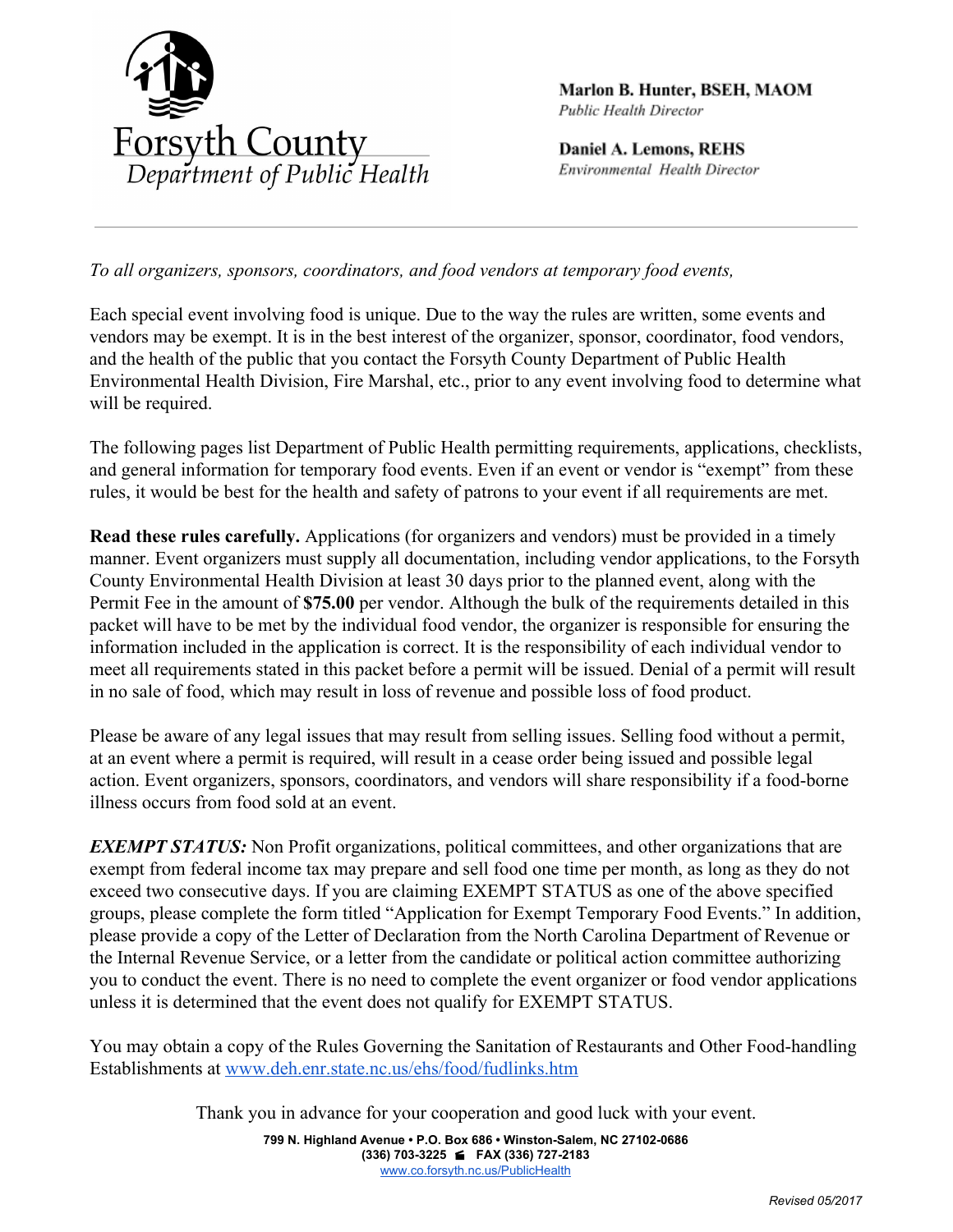#### **TEMPORARY FOOD SERVICE PERMIT APPLICATION FOR VENDORS**

#### (Each Food Booth Operator must provide the following information)

15A NCAC 18A .2600 defines a temporary food establishment as those who sell food or drink for a period of 21 days or less, in connection with a fair, carnival, circus, public exhibition, or other similar gathering. By providing the information below, you will assist in identifying and preventing potential public health problems that might occur during your event. The Temporary Food Permit Application For Vendors must be submitted along with fee payment. (Be sure to consult with Fire Marshal and other entities about other requirements for your food booth). All food and beverage must be prepared on site or in a permitted TFE commissary. TFE commissaries require a separate TFE application and a \$75.00 fee. For more information call 336-703-3225.

| <b>Event Information (PLEASE PRINT)</b>                                                                                                                                                                                        |
|--------------------------------------------------------------------------------------------------------------------------------------------------------------------------------------------------------------------------------|
| Event Name: Location of Event: Location of Event:                                                                                                                                                                              |
| Dates/Times of Operation: Start Date:                                                                                                                                                                                          |
| End Time:<br>End Time:                                                                                                                                                                                                         |
| Your Organization/Business Name:                                                                                                                                                                                               |
| Applicant's Name:                                                                                                                                                                                                              |
|                                                                                                                                                                                                                                |
|                                                                                                                                                                                                                                |
| Applicant's Email Address: Lawrence and American contract to the contract of the contract of the contract of the contract of the contract of the contract of the contract of the contract of the contract of the contract of t |
|                                                                                                                                                                                                                                |
| Are any food or beverage items being prepared in a TFE commissary/permitted food service establishment?<br>$\Box$ No                                                                                                           |
| What is the distance of transport of food and beverages from the TFE Commissary/permitted food service establishment to                                                                                                        |
| How long will it take to transport food and beverages from the TFE Commissary/permitted food service establishment to                                                                                                          |
|                                                                                                                                                                                                                                |
| What additional storage areas will be used during the event? (stock trucks, refrigerated trucks, etc):                                                                                                                         |
|                                                                                                                                                                                                                                |

Where will they be located?

# **Menu Information (PLEASE PRINT)**

#### *Menu items are subject to approval and may be restricted.*

List all food items that will be served. Include how you plan to keep potentially hazardous food hot (135<sup>\*</sup> F or greater) or cold (45\*F or less). The Forsyth County Department of Public Health is to be notified of menu changes at least 48 hours in advance of the event. Food items not listed may result in a delay of issuance or denial of permit. It is strongly recommended that only pre-washed produce be purchased and used in a temporary food establishment (TFE). Please use one row for each food item and include all beverages. Attach additional sheets if necessary. The first row is written as an example ONLY.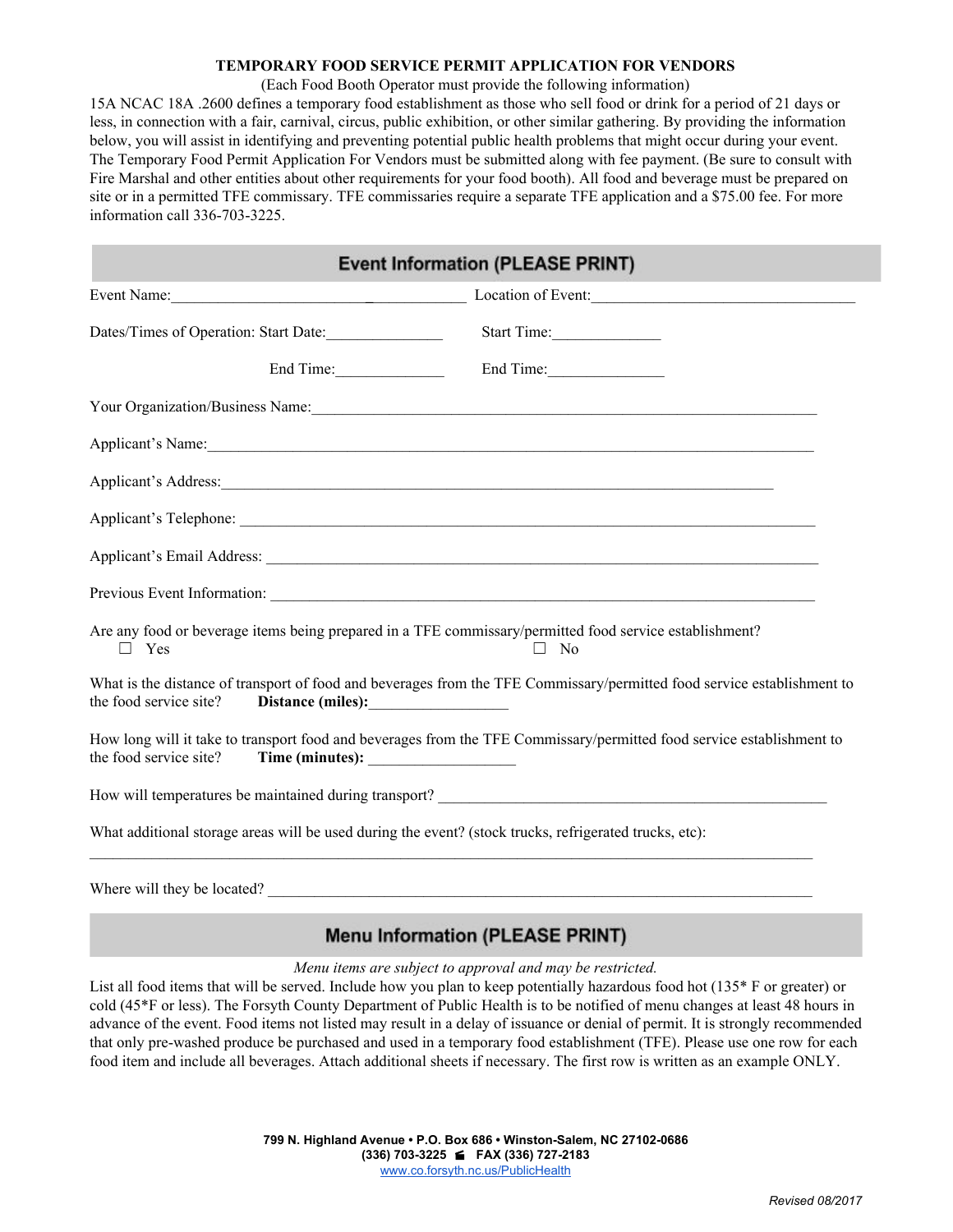| <b>Food Item</b>           | <b>Food Supplier</b><br>or Source                     | <b>Thawing</b><br>process and<br>location | Cut/Wash,<br><b>Assembly</b><br>location | Cooking<br>process and<br>location              | Cold/Hot<br>holding process<br>and location          | <b>Reheating</b><br>process            |
|----------------------------|-------------------------------------------------------|-------------------------------------------|------------------------------------------|-------------------------------------------------|------------------------------------------------------|----------------------------------------|
| EXAMPLE ONLY<br>Hamburgers | EXAMPLE ONLY<br>Frozen patties,<br>from Sam's<br>Club | EXAMPLE ONLY<br>No thawing                | EXAMPLE ONLY<br>No advance<br>prep       | EXAMPLE ONLY<br>Cooked on grill<br>at the event | EXAMPLE ONLY<br>Hold in crock pot<br>with beef broth | EXAMPLE ONLY<br>No reheating<br>needed |
|                            |                                                       |                                           |                                          |                                                 |                                                      |                                        |
|                            |                                                       |                                           |                                          |                                                 |                                                      |                                        |
|                            |                                                       |                                           |                                          |                                                 |                                                      |                                        |
|                            |                                                       |                                           |                                          |                                                 |                                                      |                                        |
|                            |                                                       |                                           |                                          |                                                 |                                                      |                                        |
|                            |                                                       |                                           |                                          |                                                 |                                                      |                                        |
|                            |                                                       |                                           |                                          |                                                 |                                                      |                                        |
|                            |                                                       |                                           |                                          |                                                 |                                                      |                                        |
|                            |                                                       |                                           |                                          |                                                 |                                                      |                                        |
|                            |                                                       |                                           |                                          |                                                 |                                                      |                                        |
|                            |                                                       |                                           |                                          |                                                 |                                                      |                                        |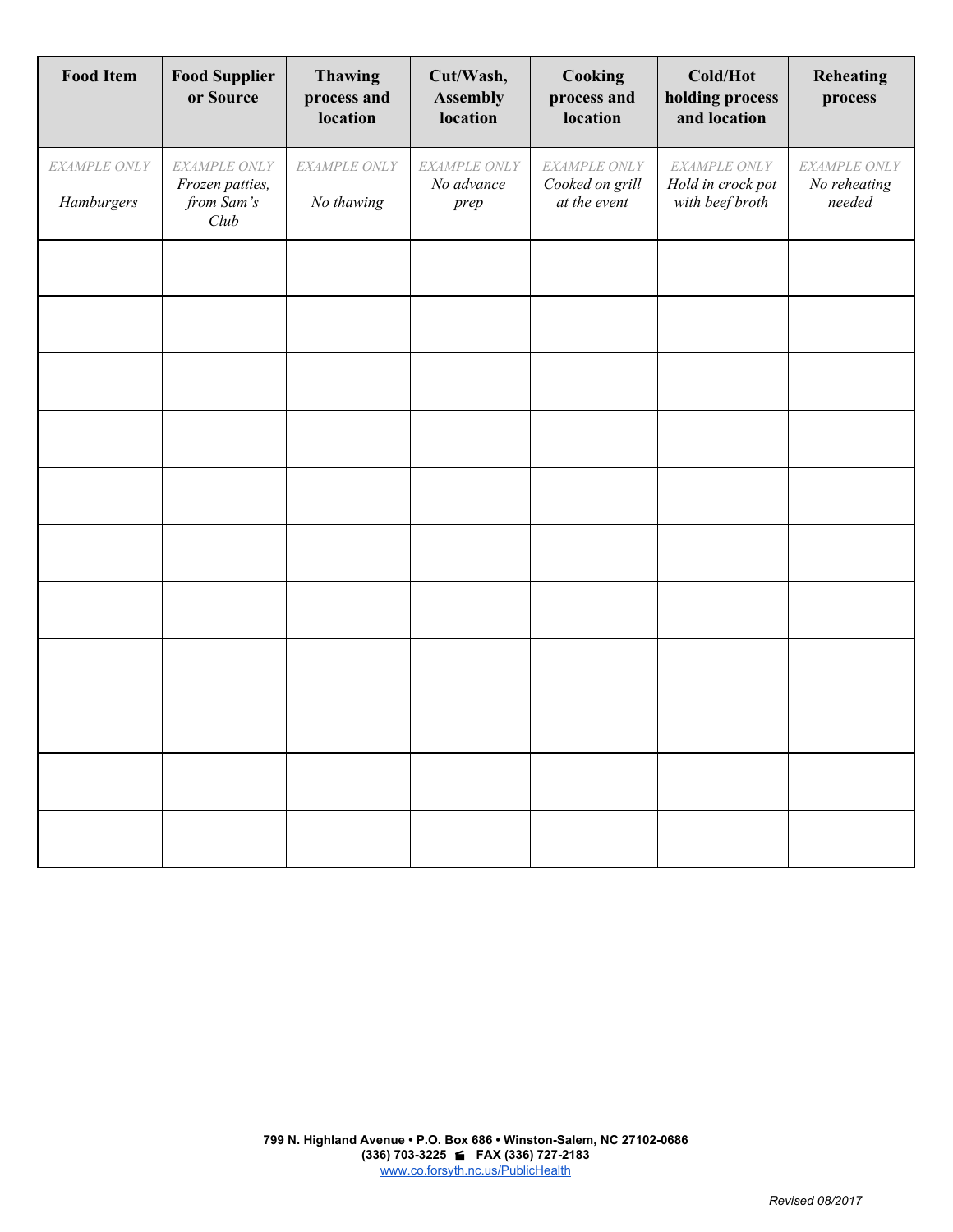| What is the source for ice that will be used at this event?                                                                                                                                                                                                                                                                                   |  |  |  |  |  |
|-----------------------------------------------------------------------------------------------------------------------------------------------------------------------------------------------------------------------------------------------------------------------------------------------------------------------------------------------|--|--|--|--|--|
| Describe the equipment to be used at the event for the following:                                                                                                                                                                                                                                                                             |  |  |  |  |  |
| 1.                                                                                                                                                                                                                                                                                                                                            |  |  |  |  |  |
| $2_{1}$                                                                                                                                                                                                                                                                                                                                       |  |  |  |  |  |
| 3.                                                                                                                                                                                                                                                                                                                                            |  |  |  |  |  |
| 4.                                                                                                                                                                                                                                                                                                                                            |  |  |  |  |  |
| From the options below, please check what the booth will be connected to at the event (check all that apply):<br>Water<br>Sewer<br>Electricity<br>$\perp$                                                                                                                                                                                     |  |  |  |  |  |
| All food preparation is to take place in an area that is clean and protected by an overhead covering. Cooking and<br>serving equipment needs to be positioned so the food is not exposed to the public. If the cooking and serving equipment is<br>exposed to the public, shields and sneeze guards must be provided and installed correctly. |  |  |  |  |  |
| What type of structure will your food booth be at this event?<br>Tent<br>Trailer<br><b>Building</b>                                                                                                                                                                                                                                           |  |  |  |  |  |

# **Food Service Space Layout**

Use the following example layout to draw your own layout on the next page. You must indicate ALL equipment that you will be using, including what will store hot and cold foods. For cooking equipment, indicate gas, electricity, or charcoal.

#### **\*The layout pictured below for example and demonstration purposes only.\***



**799 N. Highland Avenue • P.O. Box 686 • Winston-Salem, NC 27102-0686 (336) 703-3225 FAX (336) 727-2183** [www.co.forsyth.nc.us/PublicHealth](http://www.co.forsyth.nc.us/PublicHealth)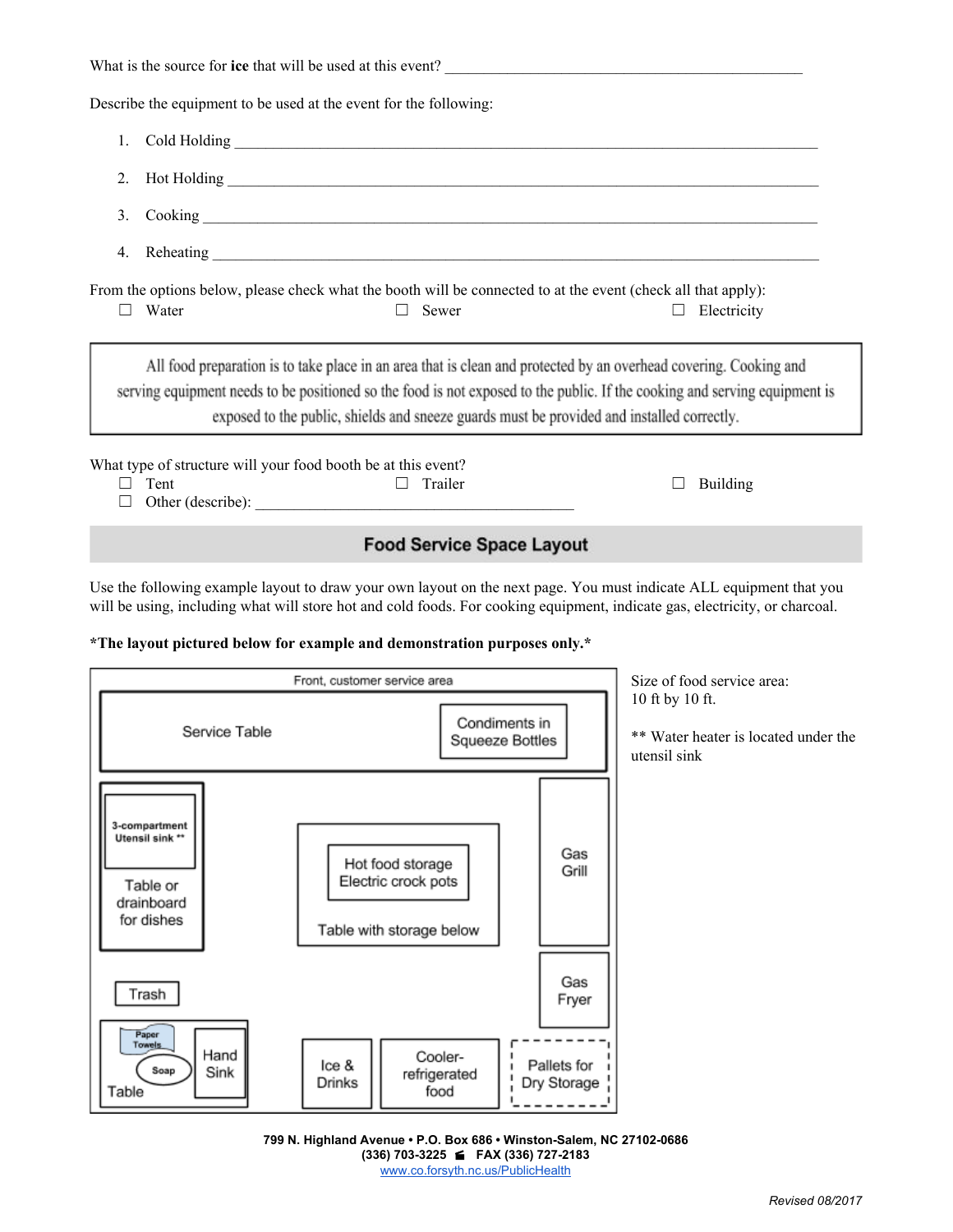|  | Food Service Space Layout (PLEASE PRINT AND DRAW CLEARLY) |
|--|-----------------------------------------------------------|
|--|-----------------------------------------------------------|

*Use the space below to draw the layout of your food service space.*

**Food service area size: \_\_\_\_\_\_\_ ft. by \_\_\_\_\_\_\_ ft.**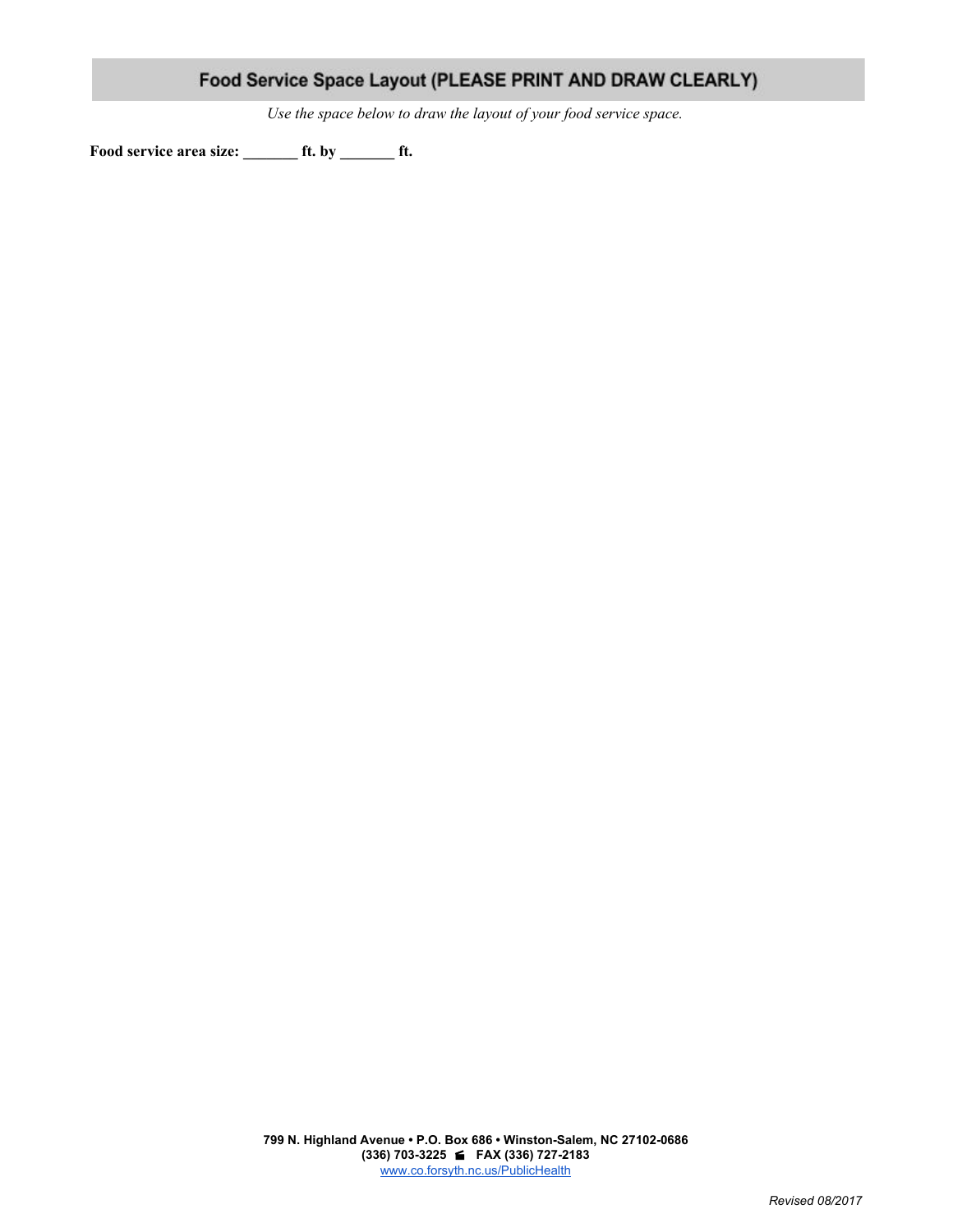### *Please confirm and sign the following statement:*

## I hereby certify that all information presented in the application above is complete and accurate. I fully **understand that:**

- Any deviation from the above information without written permission from Forsyth County Department of Public Health Environmental Health Division, may nullify final approval and prevent issuance of a temporary food event permit.
- A pre-opening inspection (with all electricity and equipment in place) of my temporary food establishment will be required before a permit will be issued.
- Food/drink that is prepared before permitting without prior approval from FCDPH may result in disposal or embargo of the food/drink.
- Failure to maintain approved temperatures for potentially hazardous foods may result in disposal or embargo of the food.
- Approval of this application does not indicate compliance with any other code, law, or regulation that may be required (ie: Fire Marshall, federal, state, and local authorities).
- Incomplete applications will be denied.
- $\bullet$  Both the TFE Application(s) and required fee(s) must be received by FCDPH at least thirty (30) calendar days prior to the event, or the application shall be denied.

| Applicant (full name, please print): |       |
|--------------------------------------|-------|
| <b>Applicant signature:</b>          | Date: |

\*Reminder: Application and payment must be received at the same time. Applications and payments will not be accepted via fax, email, phone, or other electronic methods.\*